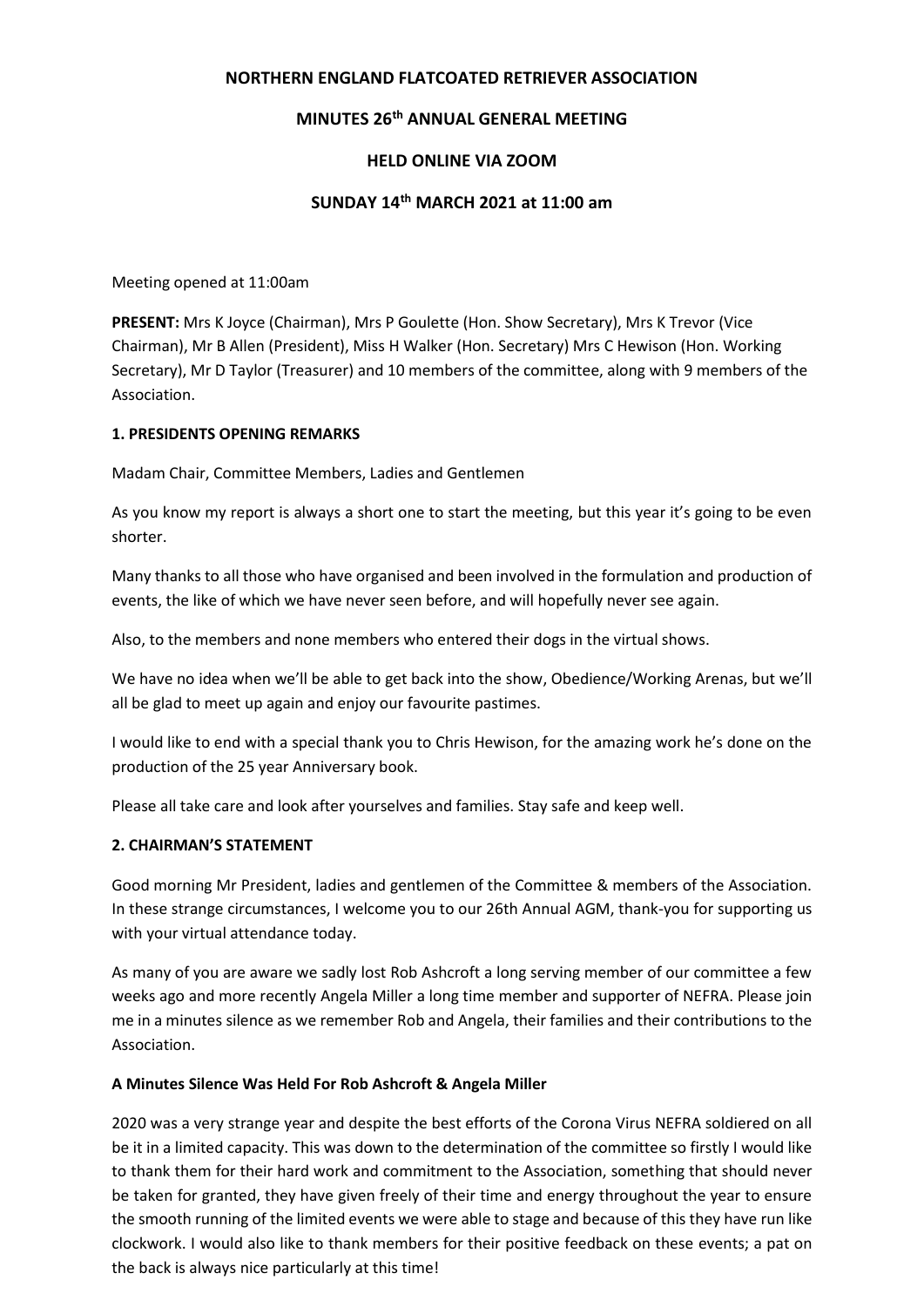Although last years' AGM at Fenton Manor had to be cancelled, through the power of the internet and an online questionnaire, we were able to vote on all the business from that agenda and approve the 2019 accounts for the Association, we also welcomed Ros Tierling and Dominic Salt as new committee members.

Sadly our May Open Show was cancelled but we did organised 1 virtual show in November to replace our Championship show, particular thanks must go to Charlotte Smith for taking the lead and organising this so efficiently and to Jane Jones and Mandy Romeo-Dieste for taking on the role of virtual judges.

The working arm of NEFRA was also busy squeezing in a 'proper' working K.C. event in February before lockdown struck, followed by some socially distanced training and thanks to the hard work and imagination of our working secretary Caroline a virtual working test was held in the autumn. I'm sure Caroline's report will fill in all the details.

This year we returned to hosting our photo competition, an activity we decided could not be cancelled by the pandemic! Congratulations to the winners, thanks to everyone for entering, to Anne Brook for judging and to Dominic Salt for collating the entries.

During the last year we have held committee meetings by zoom to enable the day to day running of the association to continue which everyone attended, I would however particularly like to thank David, Hayley & Paula who, in their roles as Treasurer, General & Show Secretaries have still had to bear the brunt of the admin and paperwork for the association which is one thing that hasn't been put on hold by Covid they continue to do this with great efficiency.

Melanie continued in her role of editor for Wagging Tails this year and despite a lack of events still managed to produce a bumper edition, which was received very positively, well done! I would like to encourage the membership to support her with articles in the future so that there is less reliance on the committee for pieces and then these larger magazines will again become the norm.

Val and Den Orme stepped down from our committee last March and we sadly were unable to say a proper goodbye, but on behalf of the NEFRA family we did present them with gifts in recognition of their many years of dedication and hard work. Val received a silver Flatcoat necklace and handbag mirror, Den received a personalised dummy bag with a Flatcoat head and their Elmstock affix embroidered on it.

As you know we have decided to delay our 25th Anniversary celebration weekend until May 2022 to ensure it will be able to take place, we may officially be 26 by then but I'm sure the extra years wait will make it an even more special event so pencil the corresponding weekend into your 2022 diary.

However to ensure our 25th year does not go totally unnoticed we have decided to hold a virtual show and virtual working test over the same weekend (8th & 9th May 2021) watch our website for details. At present we still hope to hold our 25th Anniversary Championship show in November at the new venue of Biddulph Leisure Centre, it's not a million miles from Fenton Manor but it may take a little longer to get their until you are familiar with the route. We hope that will be something to look forward to.

Something else to look forward to is the book for all members to commemorate our 25 years, a combination of the history of NEFRA, the activities that unite us in the love of our breed and details of some dogs and kennels that wanted to help us mark our celebration. Chris Hewison has been responsible for collating this literary masterpiece, a huge commitment in time, patience and energy for which the association thanks him. I am sure you will enjoy the read.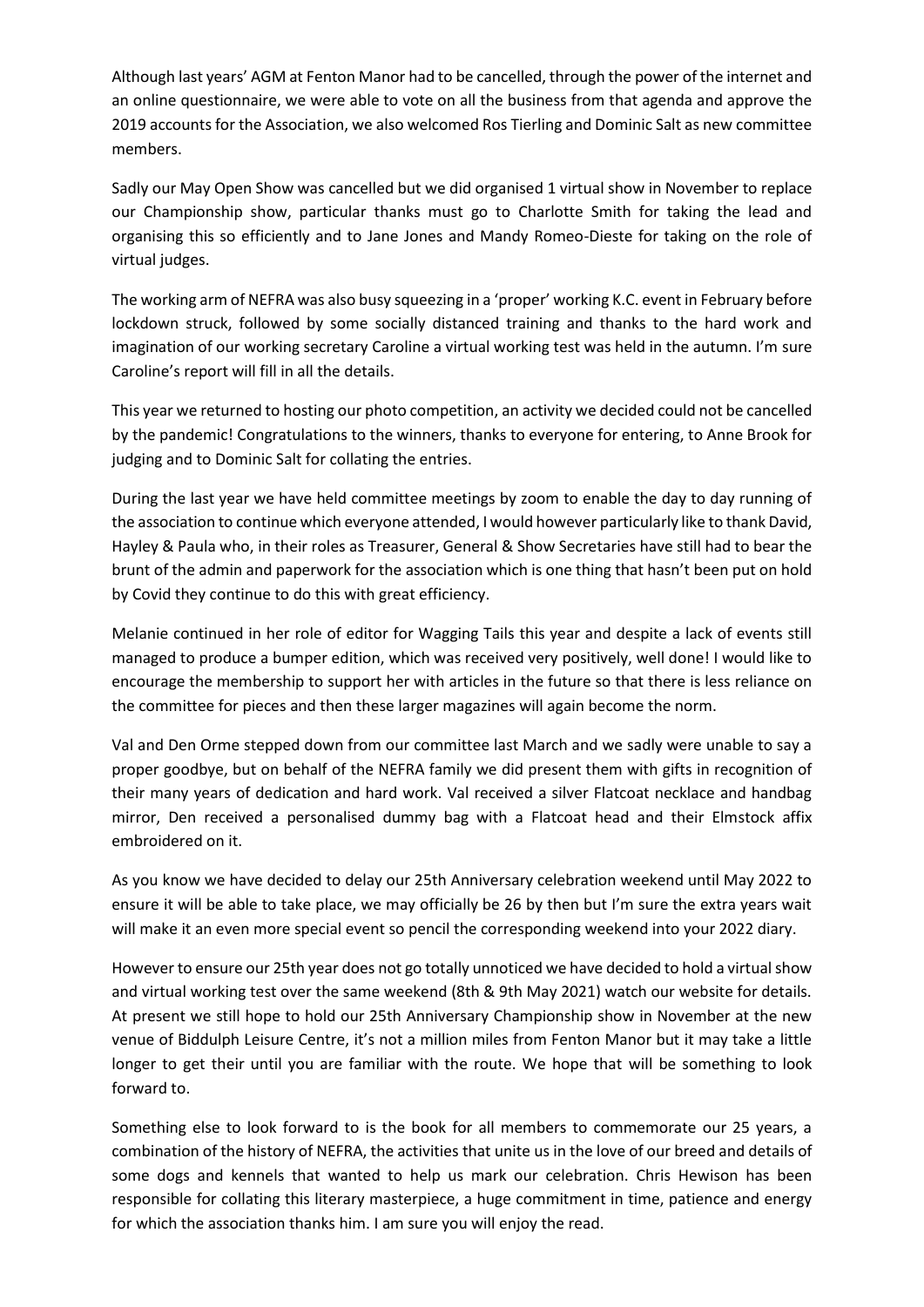Finally I would like to thank the members, for their ongoing support during these challenging times. I hope that we can count on that continuing in 2021 as things become more 'Normal' and until we can see you again by the ringside, on the shooting field, or simply enjoying the company of your flatcoat, stay safe!

# **3. APOLOGIES FOR ABSENCE**

Apologies of absence were received from Ms A Kiddell & Mrs M Hammersley.

### **4. MINUTES OF LAST AGM**

Proposed by: Mrs K Jubb Seconded by: Mrs K Trevor

10 Abstentions as not involved or present 0 Against 16 In Favour

Minutes agreed.

### **5. HON. SECRETARY'S REPORT**

As has already been said, thank you for attending our AGM in a different format given the current circumstances. A Special mention to Karen Joyce, Paula Goulette and Chris Hewison for their support and help through the year given my increased workload within the NHS this past year, it has been a challenge.

There has been no change to our constitution or Code of Ethics since the last AGM. The annual returns have been sent. The judging lists have been updated as the applications have been received and approved, however, it has to be noted that it is not up-to-date in respect to judges movement up the lists as very few inform me of these changes or send update applications. Address changes/updates or retirement from judging acknowledgements are rare. This can be quite frustrating for canine clubs and societies who request or rely on these lists. A request has gone out onto the NEFRA website but with little response unfortunately.

We were asked for NEFRAs' opinions by the Kennel Club on the suitability of two judges to judge championship shows, both it was felt should have our approval, relevant forms and increasingly email versions were returned.

Membership numbers had remained fairly static until the latter quarter of the year and a number of new members were approved; this had previously been every quarter at each of our committee meetings, however given the circumstances, email approval has been sought and increased the regularity of approvals last year.

To mention Chris Hewison who has spent endless hours transferring and updating the members list into a digital cloud in time for the release of NEFRAs' 25th Anniversary book to which he has also spent many hours producing, I thank you immensely. This should be arriving in the post over the following few weeks to all NEFRA members.

As our show and working secretaries will elaborate, our shows and the majority of the working events in 2020 were cancelled due to the pandemic, which is a great shame for both the participants and the organisers.

Many of the committee, with special thanks to Kath Trevor, had been working hard sourcing and organising an array of activities and amenities for our 25th anniversary celebration weekend that was due to be held in May 2021, however, it was agreed at our last committee meeting to postpone until 2022 given the ongoing pandemic and likely restrictions impacting on the number of attendees and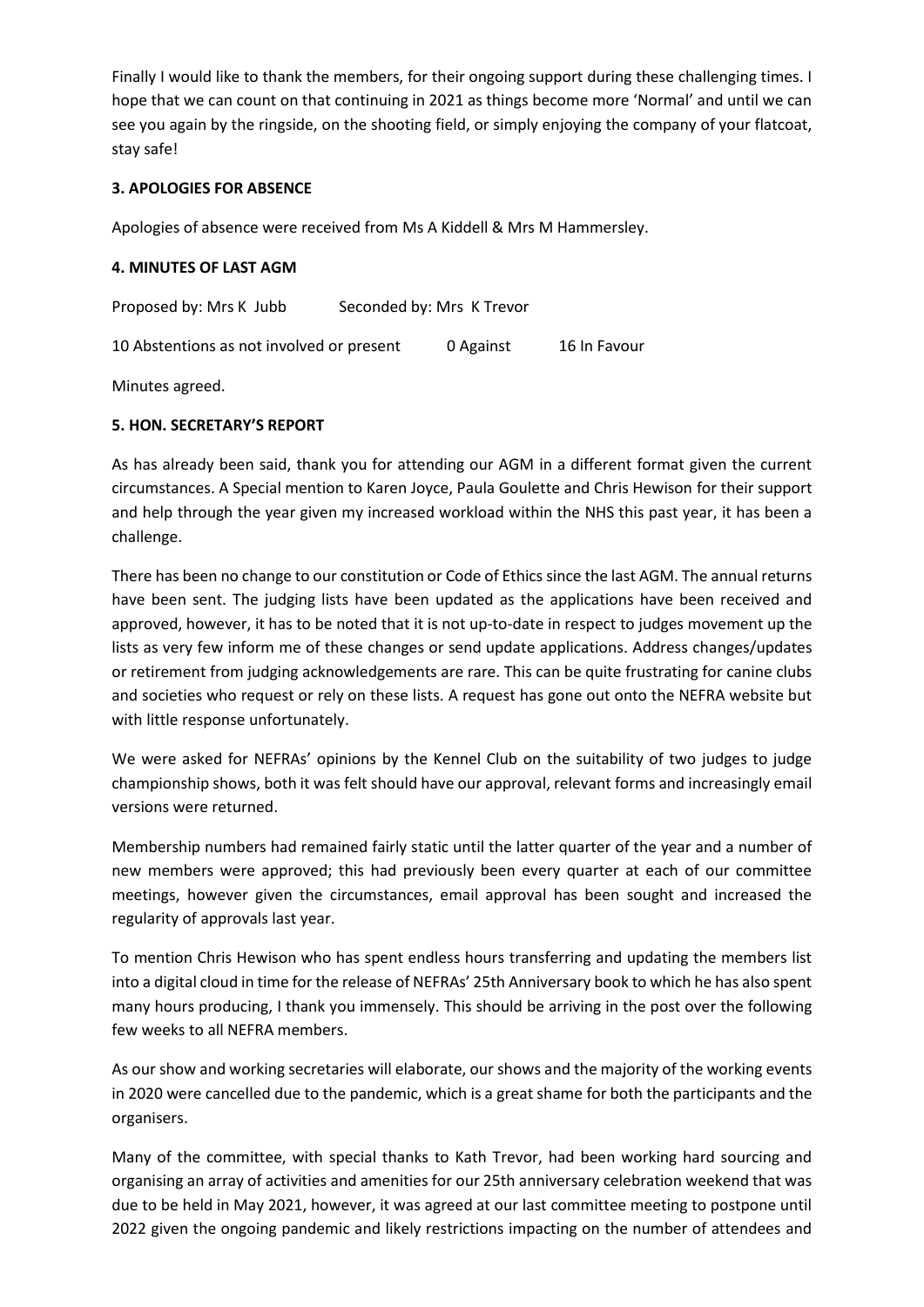likely the restriction of many of the activities that were had planned limiting enjoyment and memorability for all.

We have increased our subscription fees for 2021; the last time this had been increased was in 2007.

A challenging year to say the least for all concerned; I hope this year will be different, thank you.

## **6. HON. SHOW SECRETARY'S REPORT**

Good morning Mr President, Madam Chairman, committee, ladies and gentleman. Welcome to the AGM.

Well, what a very strange year this has been with lockdown and tiers meaning disappointment for the dog show world. We ourselves had to cancel both our Open show and our Championship show. Luckily our judges are still available to judge for us in the future.

We did, however, hold our first virtual online show in November which proved to be very successful and a lot of fun to watch the videos of the entries. Many thanks go to Charlotte for the great organisation, I could never have sorted out anything so technical. Thanks to the judges Mandy Romeo-Dieste and Jane Jones.

Hopefully we will go on to hold our shows in 2021 albeit the open show being another online show rather than the exciting Anniversary weekend we were planning. I look forward to November and anticipate us being able to hold our Championship show when our judges will be Mr P Goodman and Mrs S Goodman. The referee now being Mrs S Bunting who has been approved by the Kennel Club.

My thanks go to the NEFRA committee members for their continued support and help over the past year.

### **7. HON. TREASURER'S REPORT**

The last twelve months have been unprecedented with a lack of normality which we could never have foreseen.

I would like to thank personally all the NEFRA members for bearing with us throughout what has been a difficult year and for the NEFRA committee for their continuing dedication and hard work.

This has had a great effect on our daily lives and here in the dog world this can be seen in all aspects in the showing, training and working sides of the association.

The enforced cancellation of NEFRA events has impacted on our income received with the loss of the May Anniversary weekend event and November show, plus the early curtailment of working and training events.

Expenditure was down with marked reductions due committee meetings been held on Zoom and therefore no travel expenses or hire of a meeting room.

There has also been a reduction in sundry expenses.

Looking forward to a better year ahead when we can all meet up again and enjoy activities with our Flatcoats.

### **8. ADOPTION OF ACCOUNTS**

No questions raised.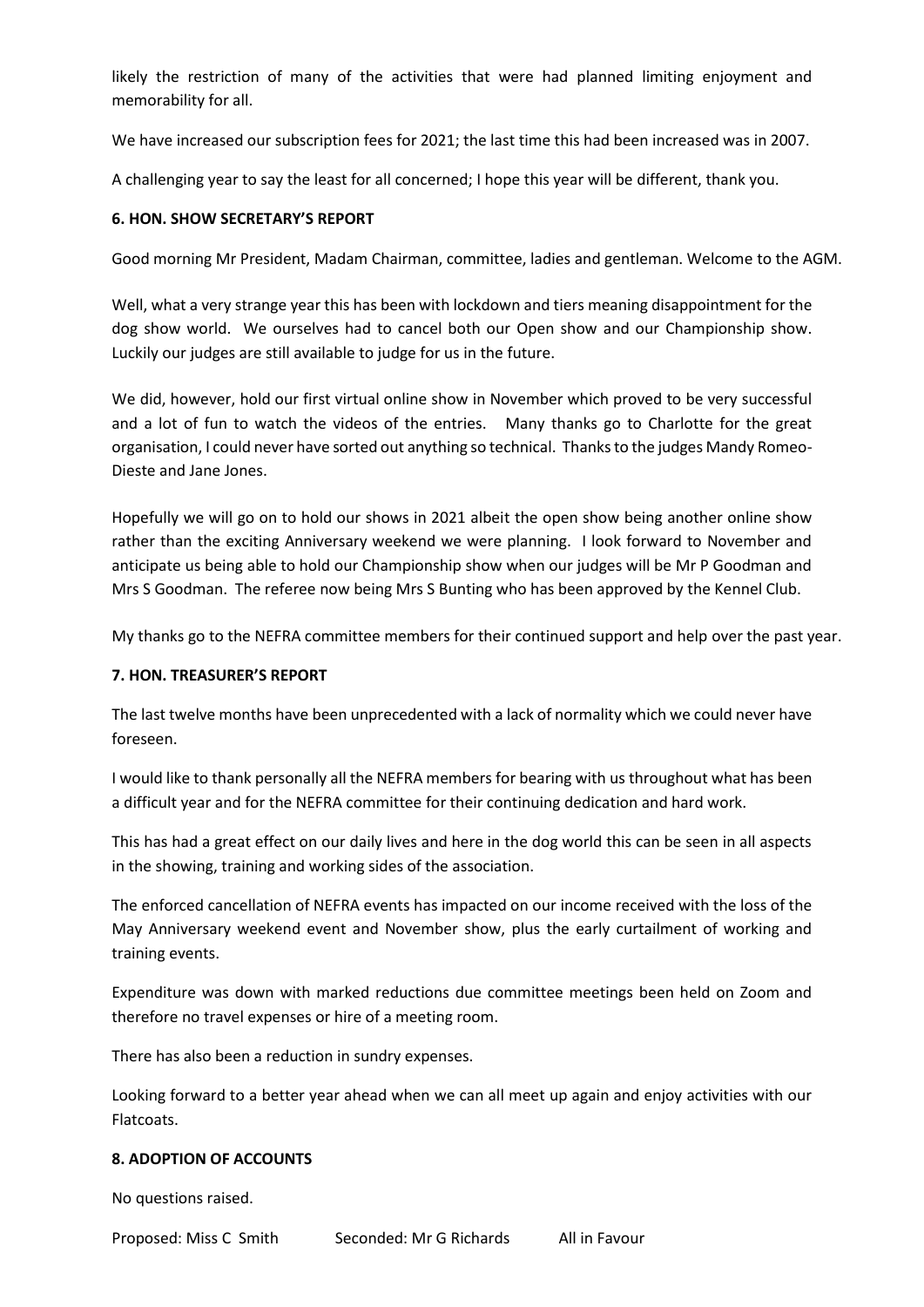### **9. HONORARIA**

The committee proposed that there should be no increases in Honoraria for 2022, the last increase was 2007. Proposed by: Mr D Taylor Seconded by: Mrs P Goulette All in Favour.

## **10. SUBSCRIPTIONS**

The committee proposed that there be no increase in subscriptions, the last increase was January 2021. Proposed by: Mr D Taylor Seconded by: Mrs K Joyce All in Favour.

## **11. NOMINATED CHARITY**

Last year our charity was Hounds for Heroes. No changes suggested.

Proposed: Mrs K Trevor Seconded: Mr S Jubb All in favour.

## **12. APPOINTMENT OF AUDITOR**

Bennett Brooks continues to be auditor to NEFRA

Proposed by: Mr C Hewison Seconded by: Mrs M Melrose All in Favour.

## **13. HON. WORKING SECRETARY'S REPORT**

2020…The year that wasn't. I hope everyone has managed to stay safe and well through such a troubling time for so many of us. We look forward to a better 2021, or at least a manageable 'new normal' in the future.

We had a lot of events planned for last year, sadly the majority of them fell by the wayside. We had to cancel both our spring working tests at Wetherby and are autumn working test at Welbeck, along with many other training days and other working events. I must still say a big thank you to those hosts, judges and helpers for the events that we did hold, and also to all those who waited patiently while we hung on as long as we could before making final decisions about whether to go ahead.

Before the pandemic took hold we held a Kennel Club Working Gundog Certificate day in February at The Lake House, Wigan by very kind permission of Sarah Marflow. This was open to all retrieving breeds and was assessed by Philip Smithies (B Panel) and Caroline Hewison on the day. We had four different breeds taking part and I'm very pleased to say that all four of the participating flatcoats passed.

These were Charlotte Smith with Castlerock First Glance at Whirleymere, Anne Haley with Castlerock Return to Sender at Skybrook, Garry Ellison with Ollersett Black Knight and Sue Sinnott with Millola Handsome Man. Well done everyone! Lisa Mappin with her cocker spaniel Casblaidd Abysinnian also passed, along with Dave Compton and his Chesapeake Bay retriever Franeo Fowlers Lone Ranger. Sarah and Lisa provided wonderful hospitality on the day and a big thank you to our helpers on the day for dummy throwing.

At the end of August, when things looked a little brighter, we held a training day for small groups at Hesketh Bank. Garry Ellison took a puppy class in the morning and a novice class in the afternoon whilst Chris Hewison took a class for the beginner dogs in the morning. To ensure Covid compliance we had five trainees in a group, staggered start times for the classes and maintained social distancing at all times. Sadly this meant we couldn't provide our usual level of hospitality, but I think everyone enjoyed the day nonetheless. Thank you to everyone for following all the Covid guidelines on the day.

Sadly our autumn test in September was cancelled, but we did hold an online virtual working test instead! Chris and Caroline designed some exercises for the puppies, novice dog/novice handlers and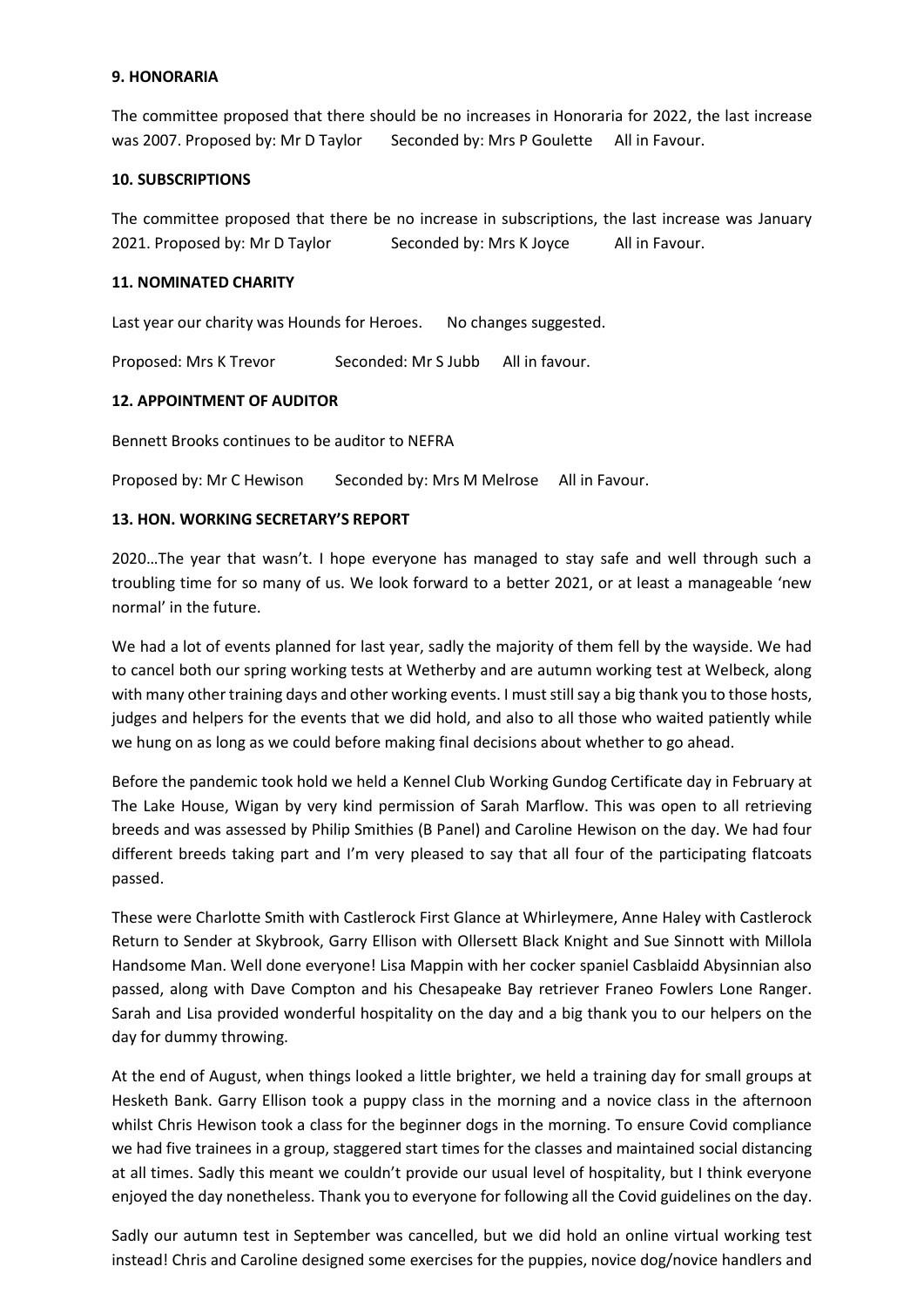the novices. We had a good number of entries in each class. Each entrant had four exercises to do. The puppy and ND/NH tests involved heelwork, steadiness, marks and obedience. The novices had a double mark, a jump, and a handling exercise. All entrants also had a water retrieve. The exercises were carried out in their own time, on any ground that they could find suitable, videoed, sent in and then sent to our judges Andy Sweeney and Sue Rodgers, who could judge from the comfort of their sofa!

A learning curve for everyone involved but all good fun!

#### **The results were:**

#### **Puppy**

1st Vivienne Gatter and Pebbles

2nd Jo Hewison and Yoda

3rd Lynette Irwin and Rhuma

4th Paul Egginton and Cove

COM Liz Beeney and Minty

#### **Novice Dog/Novice Handler**

1st Vicky Davis and Briar

2nd Suzi Tagg and Madison

3rd Aimee Gardiner and Ted

4th Lesley Kay and Ebony

#### **Novice**

1st Jo Hewison and Yoda

2nd Heike Eggersglüß and Summer Sensation's Boy like Daddy

3rd Eyleen Besser and Summer Sensation's Blue May

4th Jo Hewison and Fennel

COM Paul Egginton and Angel

#### **Best Junior Handler**: Molly Davis and Bear

**Best Outtake** (judged by Chris Hewison): The Davis family, Molly, Sam and Bear for a hilarious video!

What for 2021? Sadly we had to cancel the KC WGC day on game planned for January. We also very sadly had to say goodbye to Malcolm Pickard at the start of the year. He was the keeper at the Wood Hall Hotel and a long-time friend of NEFRA. With his support we held many events in the grounds of the hotel, he will be missed by many of us.

As yet it is very difficult to make plans with the current lockdown in place and the next few months are still uncertain, but as Government restrictions are eased, I am hopeful that we will be able to organise and hold some events.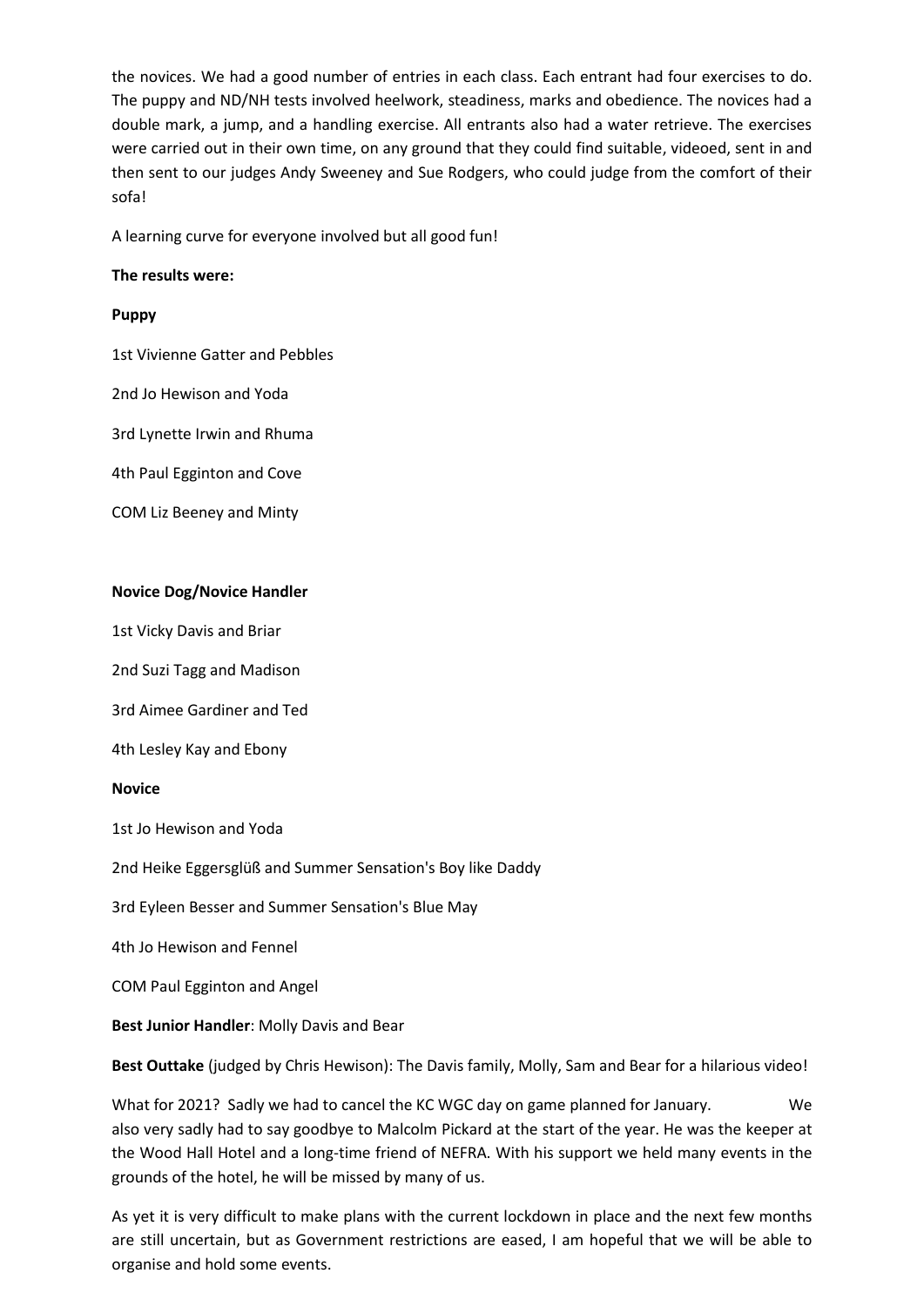It would be nice to be able to hold at least one working test, and some training days, especially for all those puppies and young dogs that have missed out on so much and haven't been able to take part in any group training.

In the meantime, we hope to be able to hold an event at Welbeck, Notts on the 10th April. This may be a training day….details to follow. The Estate will hold the final decision on whether this can go ahead.

We also hope to hold an online test in May as part of the online weekend celebrating 25 years of NEFRA.

All details once available will be advertised on the NEFRA website and the Facebook page.

## **14. LITTER RECORDERS REPORT**

None received.

## **15. ELECTION OF COMMITTEE MEMBERS**

| Treasurer (3 years): Mr D Taylor           | 1 abstention | All in Favour |
|--------------------------------------------|--------------|---------------|
| Working Secretary (3 years): Mrs C Hewison | 1 abstention | All in Favour |

Committee Vacancies (4 posts): Mrs M Hammersley, Mrs H Buckley, Mrs C Hewison; All Re-stood All in Favour

No further nominations were received therefore the committee would discuss further and a member would be co-opted onto the committee.

### **16. HONORARY LIFE MEMBERSHIP**

The committee proposed that Mrs V Orme and Mr D Orme be made honorary life members in acknowledgement of their many years' service to the Association and the committee.

Proposed by: Mrs K Joyce Seconded by: Mr C Hewison All in Favour.

### **17. PRESENTATION OF THE PRESIDENTS CUP**

Was not awarded for 2020 because of lack of competitions due to Covid 19.

# **18. PRESENTATION OF THE INCA TROPHY**

Was not awarded for 2020 because of lack of competitions due to Covid 19.

# **19. PRESENTATION OF THE CEILIDH CUP**

Was not awarded for 2020 because of lack of competitions due to Covid 19.

### **20. REPORT FROM THE KC LIAISON COUNCIL MEMBER**

No official report as there were no meetings in 2020 due to Covid 19. Mr R Allen did report that he would be retiring from the position and that he had this post for 20 years. Mrs G Jacobs was mentioned as being interested in taking this role on and was currently going through the Kennel Club for approval, this would be for year beginning 2022.

Mr R Allen was thanked for his many years of service.